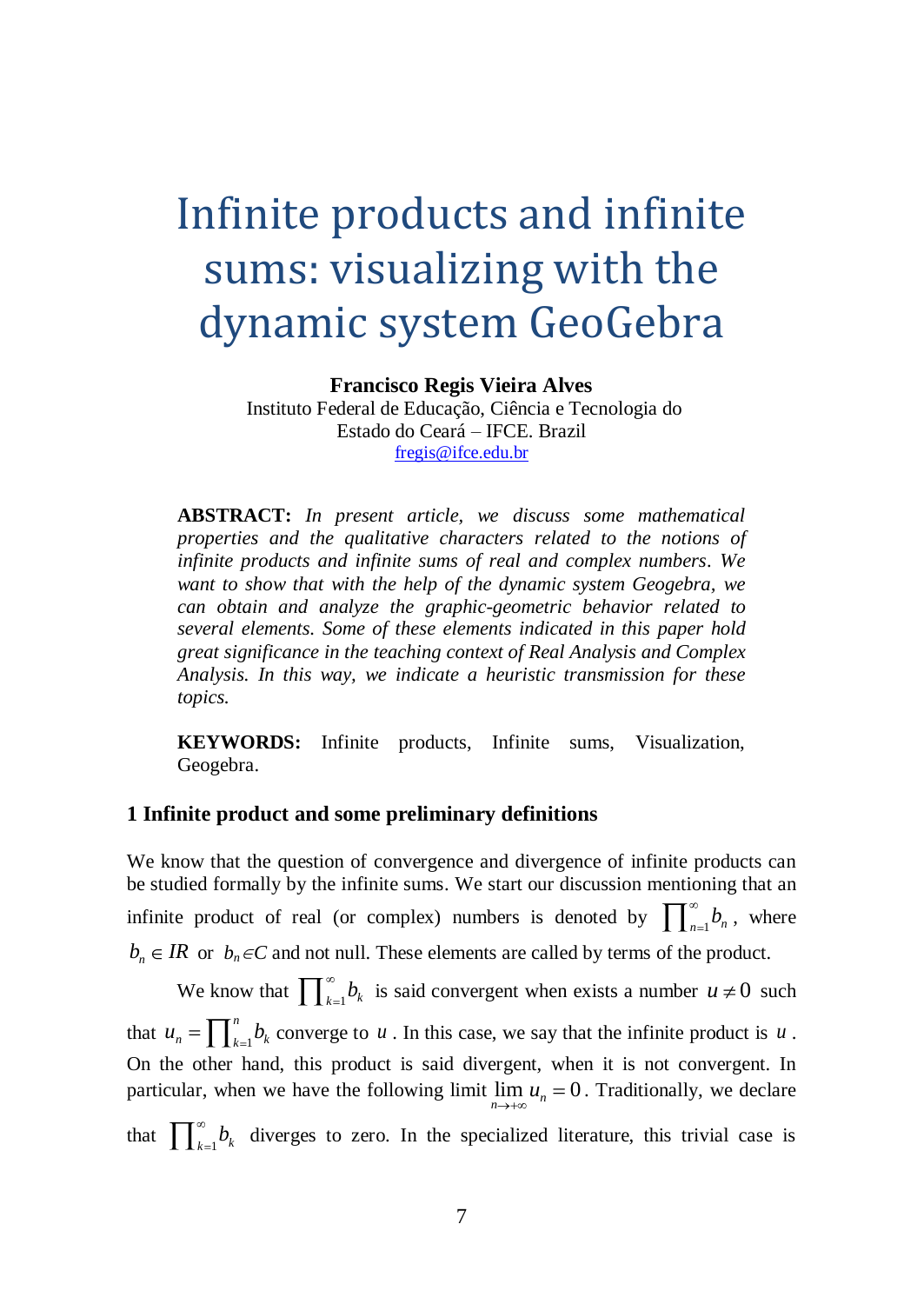dismissed. Thus, we will discuss some particular and related examples to this formal mathematical definition.

In the figure 1, we show the numerical behavior of some products and sums of real numbers. In fact, we consider the infinite products  $\prod_{n=1}^{\infty}$  $1 - \frac{1}{2}$  $n=1$  *n* ,

$$
\prod_{n=1}^{\infty} \left(1 - \frac{1}{n^2}\right)
$$
 and the partial sums  $\sum_{n=1}^{n} \frac{1}{n}$  of the harmonic series. We visualize that

the partial sums are increasing, for the some values  $n \in IN$ . This fact indicates that these partial sums are not limited. Thus, we understand a divergence of the harmonic series. However, when we refer to the case of the infinite products, we can extract the similar information, originated by the qualitative behavior in the same frame.

Indeed, we conclude that 
$$
\prod_{n=1}^{\infty} \left(1 - \frac{1}{n}\right) \to 0
$$
 and  $\prod_{n=1}^{\infty} \left(1 - \frac{1}{n^2}\right) \to \frac{1}{2}$ .

Here, we illustrate these formal definitions given at the beginning. We also recorded the case of  $\int_{n=1}^{\infty} \left| 1 + \frac{1}{n^2} \right|$  $1 + \frac{1}{2}$  $n=1$  *n* and, by considering the partial product  $1 \frac{1}{n^2}$  $\binom{k}{1} + \frac{1}{2}$  $n=1$  *n* . We too infer that  $\prod_{n=1}^{\infty} \left| 1 + \frac{1}{n^2} \right|$  $1+\frac{1}{2}$   $\rightarrow$  1.82  $n=1$   $n$ . (fig. 1).



**Figure 1.** The dynamical system Geogebra provides the numerical and graphical behavior for the infinite products and infinite series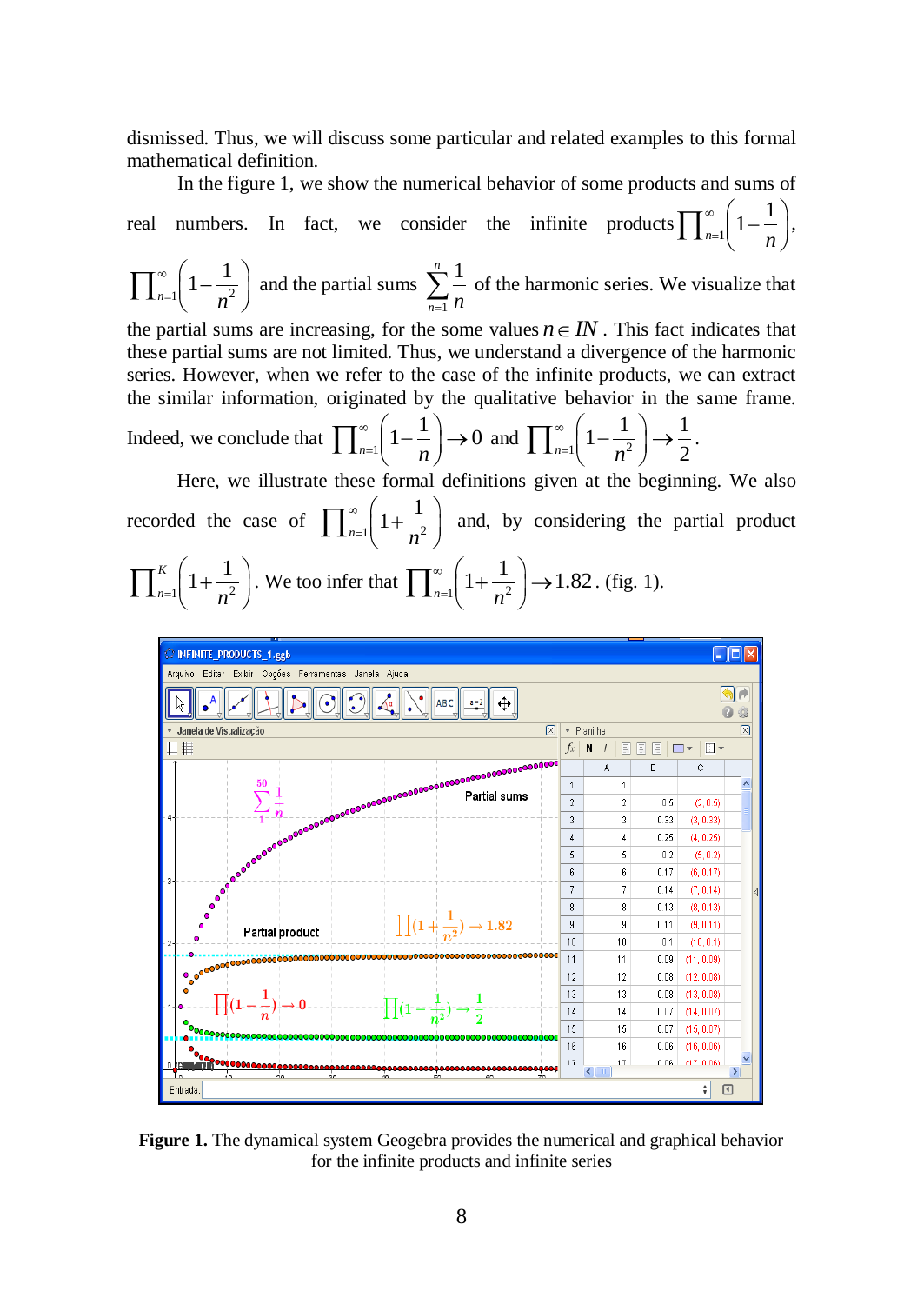We extracted from the figure 1 certain properties that allows us to conjectures about the graphic-geometric behavior. However, in other to reach a definite answer related to these conjectures, we need a formal and logical model. With this concern, in the next section, we will discuss some well-known theorems in the literature.

## **2 Theorems and some properties**

Now, we discuss some classical theorems related to the notions of infinite products and series. We will highlight that some of these formal arguments can be interpreted by the software and also indicate the important implications for the behavior of real (and complex) series (and infinite products). Thus, we enunciate our first theorem.

Theorem 1: The infinite product  $\int_{0}^{\infty} (1 + a_n)$  converges, with  $a_n > 0$  if, only if, the infinite sum  $\sum a_n$  converges. 1 *n*

The following inequality  $1 + x \le e^x$  (\*), for all  $x > 0$  can be understood by the graphical behavior of the two functions  $f(x) = x + 1$  and  $g(x) = e^x$ . The partial

product 
$$
u_n = \prod_{k=1}^n (1 + a_k)
$$
 permit conclude that  
\n
$$
u_n = \prod_{k=1}^n (1 + a_k) \le e^{\sum_{k=1}^n a_k} = e^{s_n}.
$$
 Moreover, we observe even that

 $\mathbf{1}^{k} = \mathbf{1} \mathbf{1}_{k=1}$  $a_n = \sum_{k=1}^n a_k \le \prod_{k=1}^n (1 + a_k)$  $s_n = \sum_{k=1}^n a_k \le \prod_{k=1}^n (1 + a_k)$  which é immediate consequence of  $a_n > 0$ . Finally, we obtain that the following inequalities  $s_n \le u_n \le e^{s_n}$  holds for  $a_n > 0$  and  $n \ge 1$ . From this inequality, we establish that  $s_n$  is limited if, only if  $u_n$  manifest the same properties. This proves the theorem 1.

We can consider too the expression  $\prod_{n=1}^{\infty} (1 + a_n)$  and describe a notion of absolute convergence. This properties occurs when we know that the series  $\int_{n=1}^{\infty}$  (1+ |  $a_n$  |) <  $\infty$  is convergent (en virtue theorem 1 1  $|a_{n}|$ *n*  $a_n$  |  $< \infty$  ). In fact, we note that  $\prod_{n=1}^{\infty} (1 + a_n) \le \prod_{n=1}^{\infty} (1 + |a_n|)$  and  $a_n \ne 0$ ,  $\forall n \in IN$ . So, the convergence of the  $\prod_{n=1}^{\infty} (1+|a_n|)$  implies that  $\prod_{n=1}^{\infty} (1+a_n)$  converge too. From these formal arguments, we can conclude our second theorem.

Theorem 2: The infinite product  $\prod_{n=1}^{\infty} (1 - a_n)$  converges, with  $a_n \ge 0$  if, only if, the infinite sum 1 *n n*  $a_n$  converges.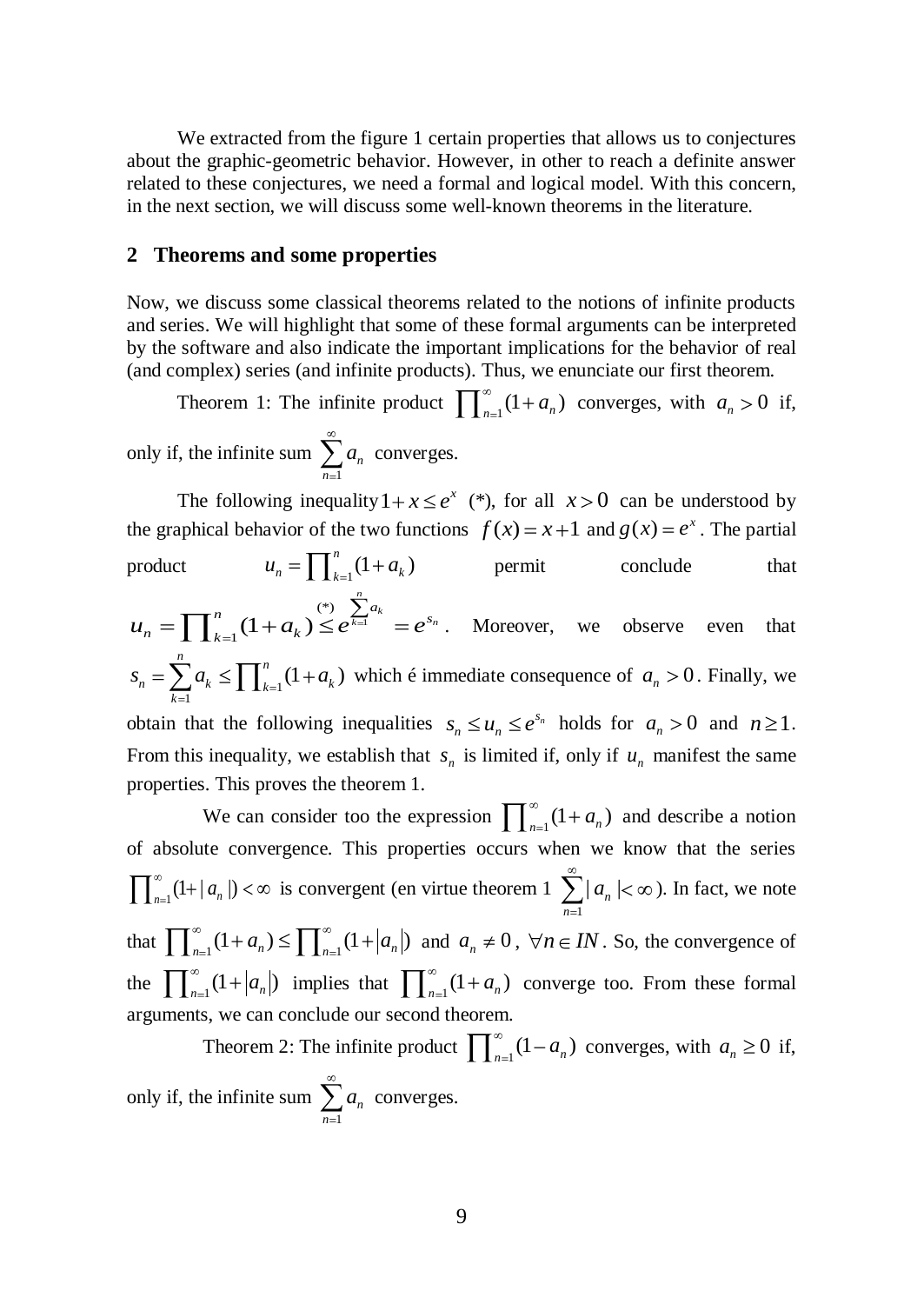In this case, we observe that  $(1 - a_n) \leq 1 + |a_n|$  for  $n \in IN$  (\*\*). Now we emphasize if 1 *n n*  $a_n$  converge, then . 1  $n=1$  $\sum_{n=1}^{hip.} \sum_{n=1}^{\infty} |a_n|$  $n - \sum u_n$  $n=1$   $n$  $a_n = \sum |a_n|$  converge too. By the theorem 1 and (\*), we obtain the conclusion. In Tauvel (2006) we find the other verification. Let us consider the following examples: 2  $(1-\frac{2}{\sqrt{2}})$  $n=2$ <sup>(1)</sup>  $\frac{n(n+1)}{n(n+1)}$ and 1  $\frac{(-1)^{n+1}}{n}$  $n=1$   $\qquad$   $n$ Through specific algebraic manipulations, we determine, in the<br>  $\binom{m}{n} (1 - \frac{2}{n}) = \prod_{n=1}^{n} \left( \frac{(n-1)(n+2)}{2} \right) =$ first case hrough specific algebraic manipulations, we  $\binom{n}{2}(1-\frac{2}{n(n+1)}) = \prod_{n=2}^{m} \left(\frac{(n-1)(n+2)}{n(n+1)}\right)$  $\sum_{n=2}^{m} (1 - \frac{2}{n(n+1)}) = \prod_{n=2}^{m} \left( \frac{(n-1)(n+1)}{n(n+1)} \right)$  $p_m = \prod_{n=2}^m (1 - \frac{2}{n(n+1)}) = \prod_{n=1}^n$ *n*<br>  $P_m = \prod_{n=2}^m (1 - \frac{2}{n(n+1)}) = \prod_{n=2}^m \left( \frac{(n-1)(n+2)}{n(n+1)} \right) =$ <br>  $(n-1) \cdot \prod_{n=2}^m (n+2) \cdot \prod_{n=2}^m \frac{1}{n} \cdot \prod_{n=2}^m \frac{1}{n+1} = \prod_{n=1}^{m-1} n \cdot \prod_{n=2}^{m+2} n \cdot \prod_{n=2}^m \frac{1}{n} \cdot \prod_{n=3}^{m+1} \frac{1}{n}$  $\begin{pmatrix} n(n+1) \end{pmatrix}$ <br> $\begin{pmatrix} 1 \\ n \end{pmatrix}$ .  $\prod^{m+2} n \cdot \prod^{m} \frac{1}{n} \cdot \prod^{m+1}$  $\sum_{n=2}^{\infty} (n-1) \cdot \prod_{n=2}^{m} (n+2) \cdot \prod_{n=2}^{m} \frac{1}{n} \cdot \prod_{n=2}^{m} \frac{1}{n+1} = \prod_{n=1}^{m-1} n \cdot \prod_{n=4}^{m+2} n \cdot \prod_{n=2}^{m} \frac{1}{n} \cdot \prod_{n=3}^{m+1} \prod_{n=4}^{m}$  $\prod_{n=2}^{m} (n-1) \cdot \prod_{n=2}^{m} (n+2) \cdot \prod_{n=2}^{m} \frac{1}{n} \cdot \prod_{n=2}^{m} \frac{1}{n+1} = \prod_{n=1}^{m-1} n \cdot \prod_{n=4}^{m+2} n \cdot \prod_{n=2}^{m} \frac{1}{n} \cdot \prod_{n=3}^{m+1} \frac{1}{n} = \frac{1 \cdot (m+2)}{2 \cdot m} = \frac{1 \cdot (m+2)}{m \cdot 3} = \frac{1}{3} \left( 1 + \frac{2}{m} \right)^{m \rightarrow +\infty} \frac{1}{3}$   $\frac{1}{2 \cdots m} \cdot \frac{(n-1)!}{1} \cdot \frac{1}{1} \cdot \frac{(n+2)!}{1} \cdot \frac{1}{1} \cdot \frac{1}{1} \cdot \frac{1}{1} \cdot \frac{1}{2} \cdot \frac{1}{n+1} = \frac{1}{2} \cdot \frac{1}{1} \cdot \frac{1}{1} \cdot \frac{1}{1} \cdot \frac{1}{1} \cdot \frac{1}{1} \cdot \frac{1}{1} \cdot \frac{1}{1} \cdot \frac{1}{1} \cdot \frac{1}{1} \cdot \frac{1}{1} \cdot \frac{1}{1} \cdot \frac{1}{1} \cdot \frac{1}{1} \cdot \frac$  $n(n+1)$   $\begin{bmatrix} 1 & n \\ n+1 & n \end{bmatrix}$   $\begin{bmatrix} n(n+1) \\ n(n+1) \end{bmatrix}$   $\begin{bmatrix} n(n+1) \\ n(n+1) \end{bmatrix}$  $\prod_{n=2}^{m} (n-1) \cdot \prod_{n=2}^{m} (n+2) \cdot \prod_{n=2}^{m} \frac{1}{n} \cdot \prod_{n=2}^{m} \frac{1}{n+1} = \prod_{n=1}^{m-1} n \cdot \prod_{n=4}^{m+2} n \cdot \prod_{n=2}^{m} \frac{1}{n} \cdot \prod_{n=1}^{m} \prod_{n=1}^{m}$ *m*  $\prod_{n=2}^{m} (n-1) \cdot \prod_{n=2}^{m} (n+2) \cdot \prod_{n=2}^{m} \frac{1}{n} \cdot \prod_{n=2}^{m} \frac{1}{n+1} = \prod_{n=1}^{m-1} n \cdot \prod_{n=4}^{m+2} n \cdot \prod_{n=4}^{m} \frac{1}{n+1}$ <br>  $\frac{m-1 \cdot 4 \cdots m+2}{m \cdot 3 \cdots m+1} = \frac{1 \cdot (m+2)}{m \cdot 3} = \frac{1}{3} \left( 1 + \frac{2}{m} \right)^{m \rightarrow +\infty} \frac{1}{3}$   $\therefore$  $\overline{n+1}$ ) =  $\prod_{n=2}^{n} \frac{1}{n(n+1)}$  =  $\frac{1}{n!}$ <br> $\frac{1}{n}$   $\cdot \prod_{n=2}^{m} \frac{1}{n+1}$  =  $\prod_{n=1}^{m-1} n \cdot \prod_{n=4}^{m+2} n \cdot \prod_{n=2}^{m} \frac{1}{n} \cdot \prod_{n=3}^{m+1} \frac{1}{n}$ *m*-1)  $\[\prod_{n=2} (n+2) \cdot \prod_{n=2} n \cdot \prod_{n=2} n + 1 \cdot \prod_{n=1} n \cdot \prod_{n=4} n \cdot \prod_{n=2} n \cdot \prod_{n=2} n \cdot \prod_{n=2} n\]$ <br>  $\frac{-1 \cdot 4 \cdots m + 2}{m \cdot 3 \cdots m + 1} = \frac{1 \cdot (m+2)}{m \cdot 3} = \frac{1}{3} \left( 1 + \frac{2}{m} \right)^{m \to +\infty} \frac{1}{3}$   $\therefore \lim_{m \to \infty} p_m = \prod_{n=2}^{\infty} (1$ In the second case, we observe that he second case,<br> $\begin{pmatrix} 1 & -\infty & (1)^{n+1} \end{pmatrix}$ In the second case,<br>  $\frac{1}{n}(1+\frac{(-1)^{n+1}}{n}) = \prod_{n=1}^{\infty} u_n \therefore u_n = \left(1+\frac{(-1)^n}{n}\right)$ In the second<br>  $\sum_{n=1}^{\infty} (1 + \frac{(-1)^{n+1}}{n}) = \prod_{n=1}^{\infty} u_n \therefore u_n$  $\frac{(n-1)^{n+1}}{n}$ ) =  $\prod_{n=1}^{\infty} u_n$   $\therefore$   $u_n = \left(1 + \frac{(-1)^n}{n}\right)$ . From this expression, we can conclude the following properties:  $2n+1$  $\sum_{n=2n}^{\infty}$  =  $\left(1+\frac{(-1)^{2n+1}}{2n}\right)$  =  $\left(\frac{2n-1}{2n}\right)$  $\left(\frac{1}{2n}\right) = \left(\frac{2n}{2}\right)$ *n n*  $u_{2n} = \left(1 + \frac{(-1)^{2n+1}}{2n}\right) = \left(\frac{2n-1}{2n}\right),$  $2n-1+1$  $\sum_{n=1}^{\infty} = \left(1 + \frac{(-1)^{2n-1+1}}{2n-1}\right) = \left(\frac{2n}{2n-1}\right) = \frac{2}{2-1/n} \to 1: \forall n \ge 1$  $\left(\frac{-1}{2n-1}\right)^{2n-1+1}$   $=\left(\frac{2n}{2n-1}\right) = \frac{2}{2-1/n}$ *n n*  $u_{2n-1} = \left(1 + \frac{(-1)^{2n-1+1}}{2n-1}\right) = \left(\frac{2n}{2n-1}\right) = \frac{2}{2-1/n} \to 1$ .  $\forall n$  $\left(\frac{1}{n-1}\right)^{2n-1+1}$  =  $\left(\frac{2n}{2n-1}\right)$  =  $\frac{2}{2-1/n}$ we get still that  $u_{2n-1} \cdot u_{2n} = 1$ . In this moment, we note that  $p_{2n} = \prod_{n=1}^{2n} u_n = (u_1 \cdot u_2 \cdots u_{2n-1} \cdot u_{2n}) = 1$ . Moreover, we find  $p_{2n+1} = \prod_{n=1}^{2n+1}$  $u_{2n+1} = \prod_{n=1}^{2n+1} u_n = p_{2n} \cdot u_{2n+1} = 1 + \frac{1}{2n}$  $1 + \frac{1}{2n+1} \to 1$  $p_{2n+1} = \prod_{n=1}^{2n+1} u_n = p_{2n} \cdot u_{2n+1} = 1 + \frac{1}{2n+1}$ <br> *n* . In the figure 2, we visualize the behavior of convergence related to the both infinite products. We

also indicate, in the case of 1  $\frac{(-1)^{n+1}}{n}$  $n=1$  *n* , the existence of the two subsequences. The two straights indicate the values of the convergence of each infinite products  $y = 1/3$  and  $y = 1$ .

We also observe that only the latest arithmetical properties do not promote a feeling about the graphic-geometric behavior from these problems. Indeed, from the *spreadsheet window* we follow the numerical values involved in the elements showed in the figure below.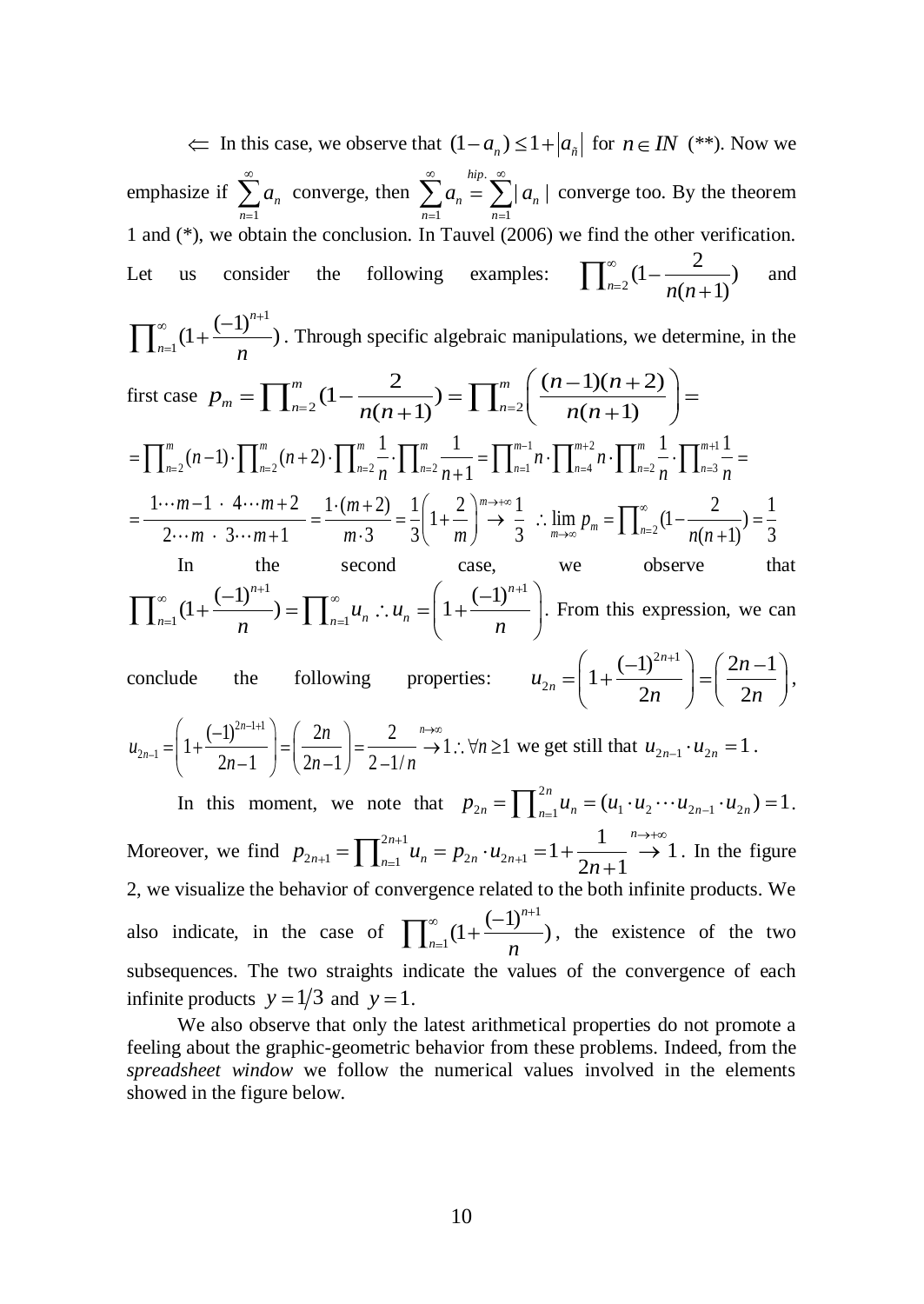

**Figure 2.** Visualization of the graphic behavior of the infinite product

In fact, the first two theorems admit a generalization in the case where we deal with a complex variable. In this sense, we mention the following theorem. Its demonstration can be found in Shakarchi (2000, p. 235).

Theorem 3: Consider the infinite product  $\prod_{n\geq 1}^{\infty} (1+z_n)$ , where  $\lim_{n\to\infty} z_n = 0$ ,  $z_n \neq -1$  for all  $n \geq 1$ . The infinite product converge if only if 1 *n n*  $z_n$ . In this case, we can explore the geometric meaning related to the some formal operations defined in the Complex Analysis – CA. Indeed, in the figure 3, we can analyze the behavior of the particular

geometrical series 1 *n n*  $z^n$  that converge, if only if  $|z| < 1$ . In figure 3 we indicate the

behavior of the partials sums indicated here by  $\sum_{n=1}^{40} z^n$ . 1 *n*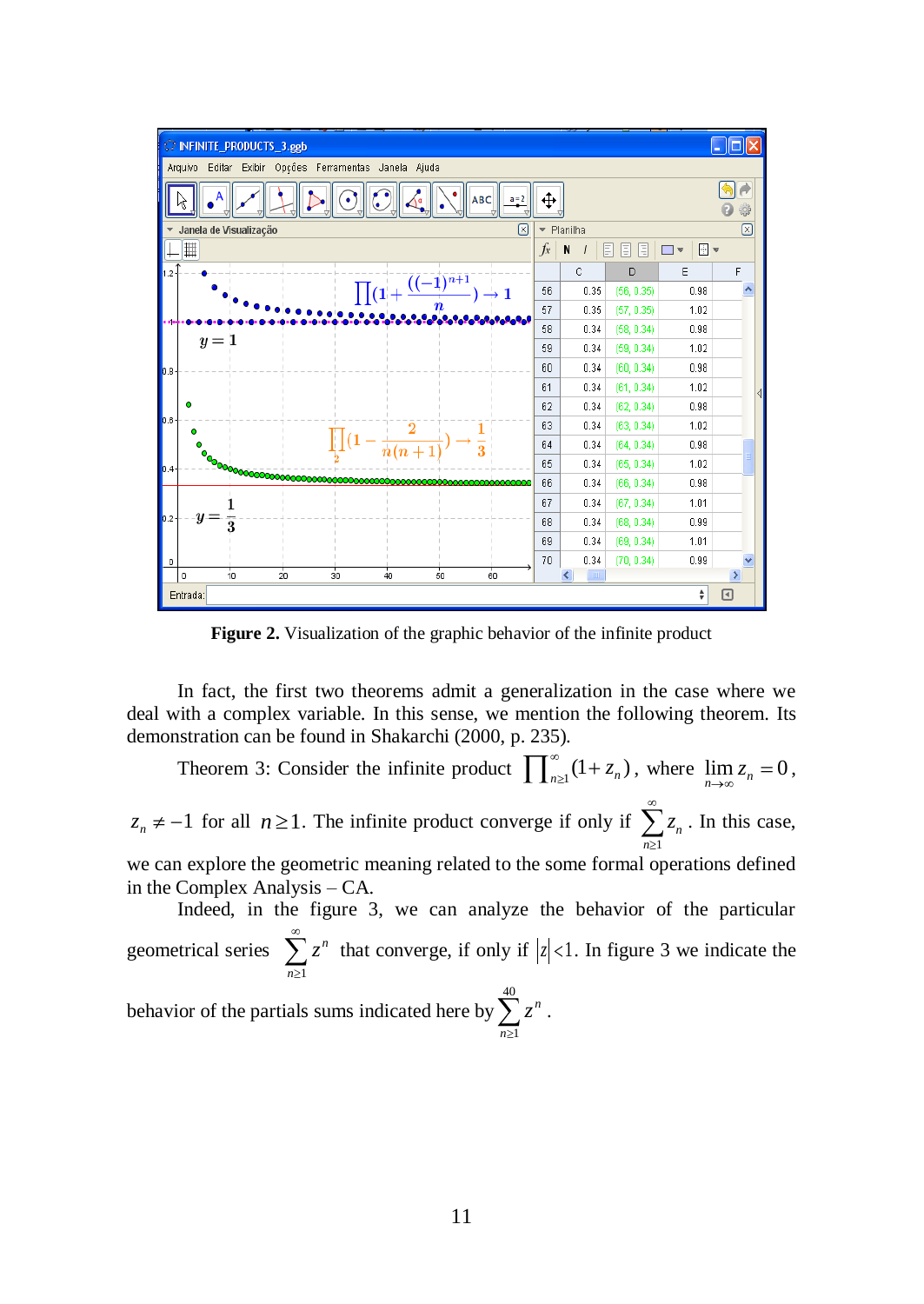

**Figure 3.** Visualizing the behavior of divergence in the complex variable case

The differences here deserve a careful attention. In fact, on the left side, we see the vector sums, while in the right side; we perceive a configuration like several rays emanating from the origin of the *C*-plane. The final result is a pink vector that we perceive that it has a big length. Similarly, on the left side, we note a pink vector which the length is bigger than the diameter of a disk, centered at the origin. With a moving point, we can explore the behavior of these two algebraic expressions. Indeed, we can explore some regions in the "ring of doubt" and find an unexpected behavior. In this sense, we see in the figure 4 that exist some regions in the *C*-plane which we can encounter a convergence behavior.

In the figure 4 we visualize the behavior of partial product  $\prod_{i=1}^{40}$  $\sum_{n\geq 1}^{40} (1 + z^n)$ . We emphasize the geometric interpretation of the complex product. We indicate the pink vector and investigate the radius of convergence  $\rho$ . We know that the geometric series converges for  $\rho < 1$ , and diverge for  $\rho \ge 1$ . We see the existence the two pink vectors. On the left side, we indicate the resultant sums of the partial series. On the right side, the pink vector indicates the result of the product  $\prod_{i=1}^{40}$  $\sum_{n\geq 1}^{40} (1 + z^n)$ . On the left side we see the behavior of the corresponding sum. Similar to what we said in the case of real numbers series so let's look at another generalization of the previous case.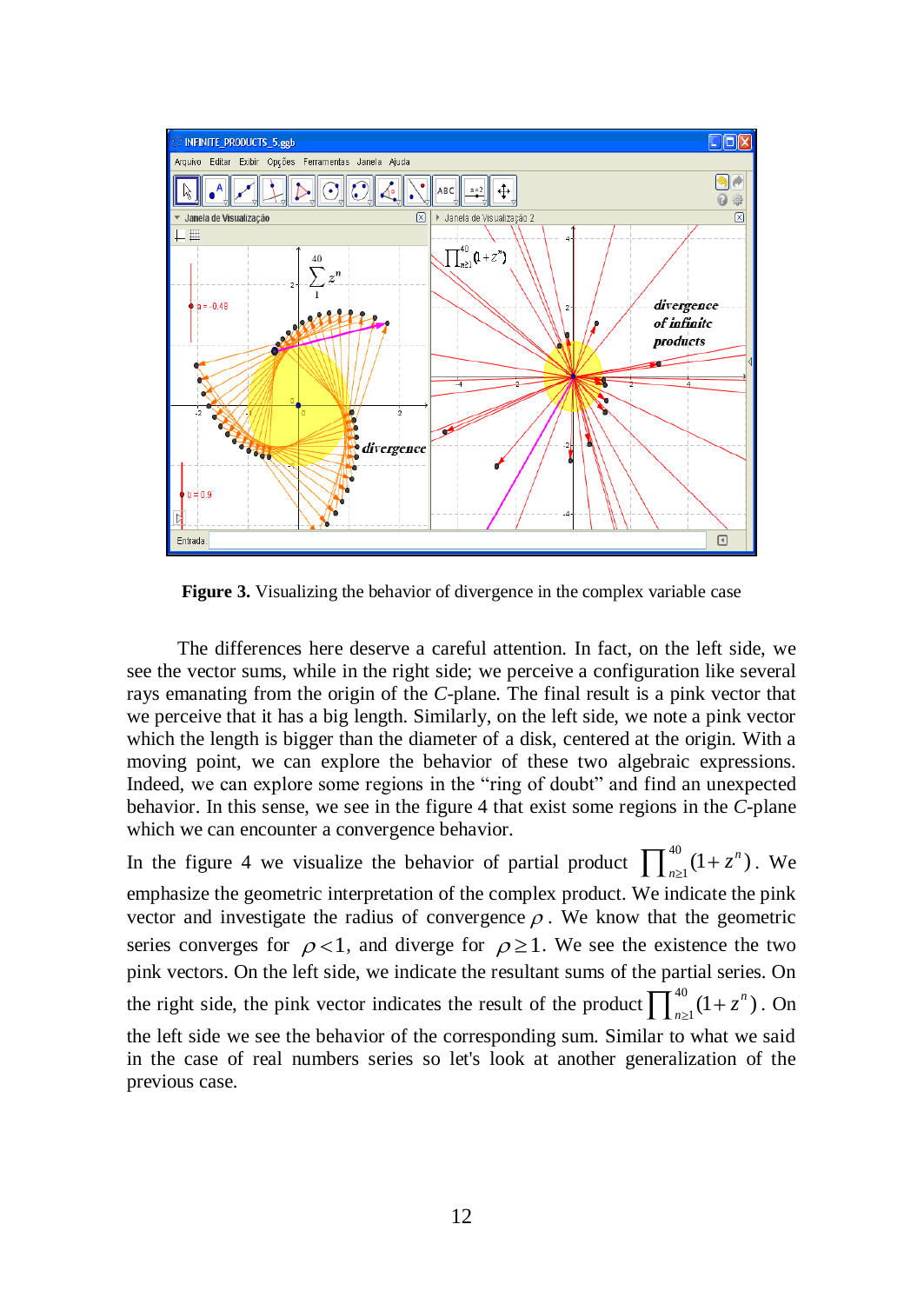

**Figure 4.** Visualizing the behavior of convergence/divergence in the complex variable

Theorem 4: The infinite product  $\prod_{n\geq 1}$ *n*  $\sum_{n\geq 1}^{\infty} z^n$  converge to the number  $p \neq 0$  if, only if, for all  $\varepsilon > 0$ , may exist  $n_0 \ge 1$  such that  $m > n \ge n_0$  we have  $\int_{1}^{m} z^n - 1$  $\left| \sum_{j=n}^{n} z^{n} - 1 \right| < \varepsilon$ . By the theorem 4, we can reduce the problem of infinite products by the convergence of infinite series. In fact, based on this theorem, we state the following corollary which discussed by some authors (SHAKARCHI, 2000).

Corollary: The infinite product  $\prod_{n\geq 1}^{+\infty} (1+z^n)$  converge, where  $\lim_{n\to\infty} z_n$  and  $z_n \neq -1$  for all  $n \geq 0$ . Then, the infinite product is absolute convergent if, only if, the series  $\mathbf{0}$ *n n z* is absolute convergent.

Well, as we have shown so far, we seek to provide a graph-geometric interpretation for each theorem and convergence criterion indicated here. Before turning to the problem of infinite products, we recall the notion of Wally´s integral. In fact, we know that  $I_n = \binom{72}{2}$  $I_n = \int_0^{\pi/2} \sin^n(x) dx$ , with the condition  $n \ge 0$ . From the specialized literature, we can establish  $2n - 2$  $2n$ !  $\frac{n}{2^{2n}}$  n! 2 *n I n* and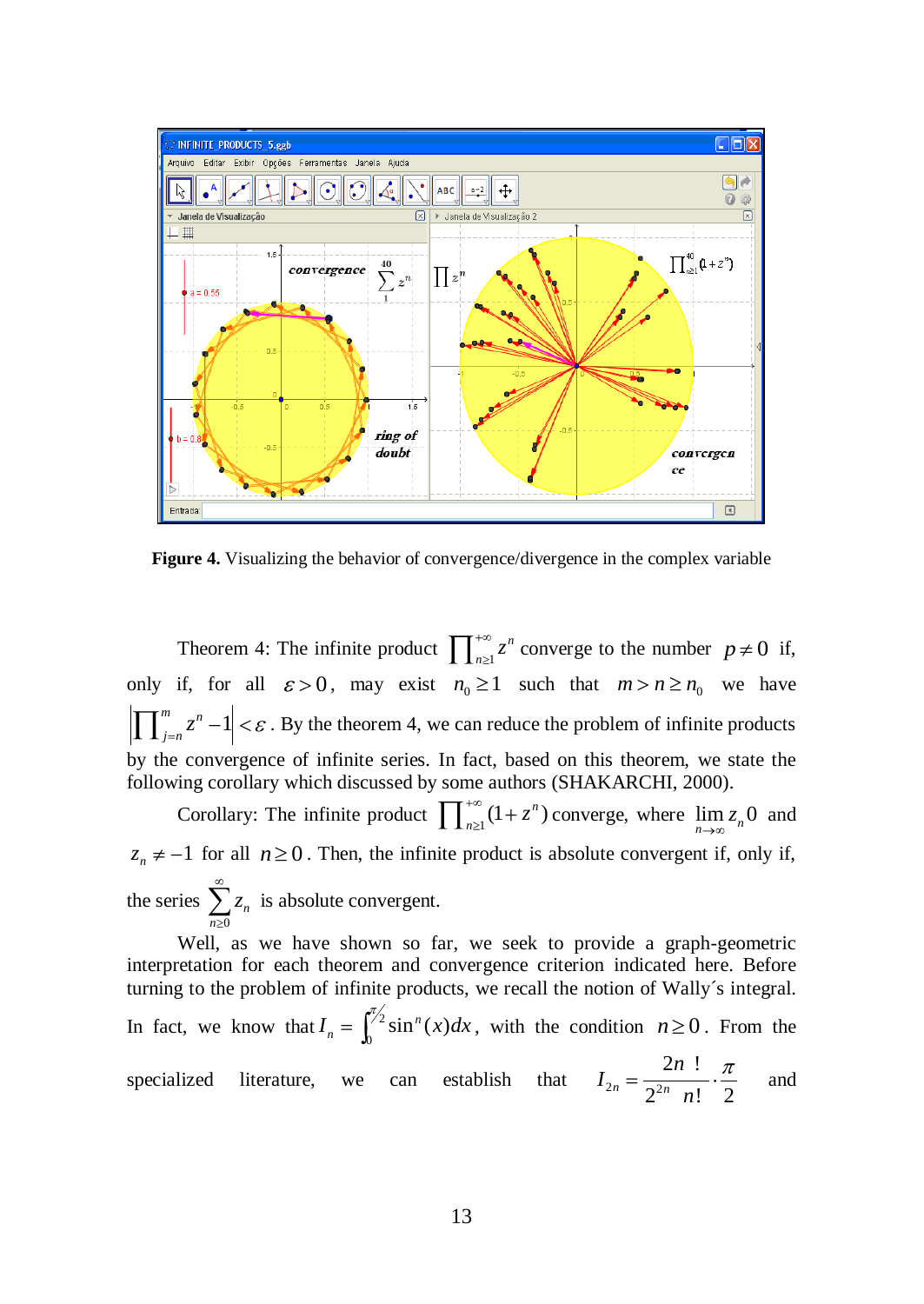$$
I_{2n+1} = \frac{2^{2n} n!^2}{2n+1!}
$$
. In fact, we easily get that  $I_0 = \frac{\pi}{2}$ ,  $I_1 = 1$ ,  $I_2 = \int_0^{\pi/2} \sin^2(x) dx = \frac{\pi}{4}$ .

Moreover, we obtain two fundamental equalities  $I_n = \frac{n-1}{n-2} \cdot I_{n-2}$ 1  $n - 1$  $I_n = \frac{n-1}{\cdot} I$ *n* and  $n+1$   $\binom{n+1}{n+1}$  $I_{n+1} = \frac{n}{I} I$ *n*  $n \geq 2$ . From these relations, we reach the following property  $0 \leq \cdots \leq I_{n+1} \leq I_n \leq I_{n-1}$  and obtain  $\lim_{n \to \infty} I_n = 0$ .

The sequence  $I_{n_{\text{max}}}$  can be interpreted by the area's contribution under the graph of the function  $f_n(x) = \sin^n(x)$ . In the figure 5 we observe the blue points (on the right side). We observe the basic properties the right side). We observe the ba<br>  $2 \sin^{n-1}(x) \sin(x) dx = \left[ -\cos(x) \sin^{n-1}(x) \right]^{1/2} + \int^{1/2} \sin^{n-1}(x) dx$ graph of the function  $f_n(x) = \sin^n(x)$ . In the figure 5 we observe the blue p<br>
(on the right side). We observe the basic prope<br>  $I_n = \int_0^{\pi/2} \sin^{n-1}(x) \sin(x) dx = \left[ -\cos(x) \sin^{n-1}(x) \right]_0^{\pi/2} + \int_0^{\pi/2} \sin^{n-1}(x) \sin(x) dx$  $\int_{2}^{2} (1 - \sin^{2}(x)) \sin^{n-2}(x) dx = (n-1) \left[ \int_{2}^{\pi/2} \sin^{n-2}(x) dx - \int_{2}^{\pi/2} \sin^{n-2}(x) dx \right]$  $\int_0^{\pi/2} \sin^{n-1}(x) \sin(x) dx = \left[ -\cos(x) \sin^{n-1}(x) \right]_0^{\pi/2} + \int_0^{\pi/2} \sin^{n-1}(x) \sin(x) dx$ <br>  $(n-1) \int_0^{\pi/2} (1 - \sin^2(x)) \sin^{n-2}(x) dx = (n-1) \left[ \int_0^{\pi/2} \sin^{n-2}(x) dx - \int_0^{\pi/2} \sin^n(x) dx \right]$  $= (n-1) \int_0^{r_2} (1 - \sin^2(x)) \sin^{n-2}(x) dx = (n-1) \left[ \int_0^{r_2} \sin^{n-2}(x) dx - (n-1) I_{n-2} - I_n \right]$   $\therefore I_n = (n-1) I_{n-2} - I_n$   $\therefore I_n = \frac{n-1}{n} I_{n-2}$   $\forall n \ge 2$  $I_n = \int_0^{\pi/2} \sin^{n-1}(x) \sin(x) dx = \left[ -\cos(x) \sin^{n-1}(x) \right]_0^{\pi/2} + \int_0^{\pi/2} \sin^{n-1}(x) \sin(x) dx$ <br>  $I_n = (n-1) \int_0^{\pi/2} (1 - \sin^2(x)) \sin^{n-2}(x) dx = (n-1) \left[ \int_0^{\pi/2} \sin^{n-2}(x) dx - \int_0^{\pi/2} \sin^n(x) dx \right]$  $= (n-1) \int_0^{2\pi} (1 - \sin^2(x)) \sin^{n-2}(x) dx = (n-1) \left[ \int_0^{2\pi} \sin(n-1) \right]$ <br>  $I_{n-2} - I_n$   $\therefore I_n = (n-1) I_{n-2} - I_n$   $I_n = \frac{n-1}{n} I_n$ 

 $I_{n-2} - I_{n}$  :  $I_{n} = (n-1) I_{n-2} - I_{n}$ ,  $I_{n} = \frac{n-1}{n} I_{n-2}$ 

From this equality, we infer that  $I_{n+1} = \frac{n}{n+1} I_{n-1} : I_n \cdot I_{n+1} = I_n I_{n+1}$  $\frac{1}{n}I_{n-2}\left(\frac{n}{n+1}I_{n-1}\right) \leftrightarrow (n+1)I_nI_{n+1} = (n-1)I_{n-2}I_{n-1}$ From this equality, we infer that  $I_{n+1} = \frac{n}{n+1} I_{n-1}$ :<br>  $\frac{n-1}{n} I_{n-2} \left( \frac{n}{n+1} I_{n-1} \right) \leftrightarrow (n+1) I_n I_{n+1} = (n-1) I_{n-2} I_n$  $\left(\frac{-1}{n}\right)I_{n-2}\bigg)\bigg(\frac{-1}{n}\bigg)$ . Now, we can use an

inductive reasoning, in virtue that: 
$$
(n+1)I_nI_{n+1} = (n-1)I_{n-2}I_{n-1} =
$$
  
=  $(n-3)I_{n-4}I_{n-3} = (n-5)I_{n-6}I_{n-5} = \cdots = I_0I_1 = \frac{\pi}{2} \therefore (n+1)I_nI_{n+1} = \frac{\pi}{2}$ .

Finally, we conjecture the existence the limit indicated by 1 1 Finally, we conjecture the existence<br>  $\lim_{n\to\infty} I_n = L : \lim_{n\to\infty} I_n \cdot I_{n+1} = L \cdot L = \lim_{n\to\infty} \frac{\pi}{2} \cdot \frac{1}{n+1} = 0$ Finally, we conjecture the exist<br>  $\lim_{n \to \infty} I_n = L : \lim_{n \to \infty} I_n \cdot I_{n+1} = L \cdot L = \lim_{n \to \infty} \frac{\pi}{2} \cdot \frac{1}{n+1}$ . We can visualize this last convergence on the figure 5 (on the right side). From these mathematical facts, we can analyze now the follow expression  $\prod_{n=1}^{\infty} \left(1 - \frac{1}{4n^2}\right)$  $\left(1-\frac{1}{1-\frac{2}{\sqrt{2}}} \right) = \frac{2}{\sqrt{2}}$  $\prod_{n=1}$   $\left(1-\frac{1}{4n^2}\right) = \frac{2}{\pi}$ .  $\int \pi$ <br>2 - 1 (2n-1)  $\left(\frac{n+1}{2}\right) = \frac{4n^2-1}{2} = \frac{(2n-1)}{2}$ *n* .

In fact, we can write still that: 
$$
\left(1 - \frac{1}{4n^2}\right) = \frac{4n^2 - 1}{4n^2} = \frac{(2n - 1)}{2n} \times \frac{2n}{2n + 1}
$$
  
\nWe consider again the equality:  $I = \frac{n-1}{2}I$ ,  $I = \frac{2n-1}{2}I$ 

We consider again the equality:  $I_n = \frac{n-1}{n} I_{n-2}$  :  $I_{2n} = \frac{2n-1}{2n} I_{2n-2}$  $I_n = \frac{n-1}{n} I_{n-2}$  :  $I_{2n} = \frac{2n-1}{2n} I_{2n}$  $\frac{-1}{n}I_{n-2}$  :  $I_{2n} = \frac{2n-2}{2n}$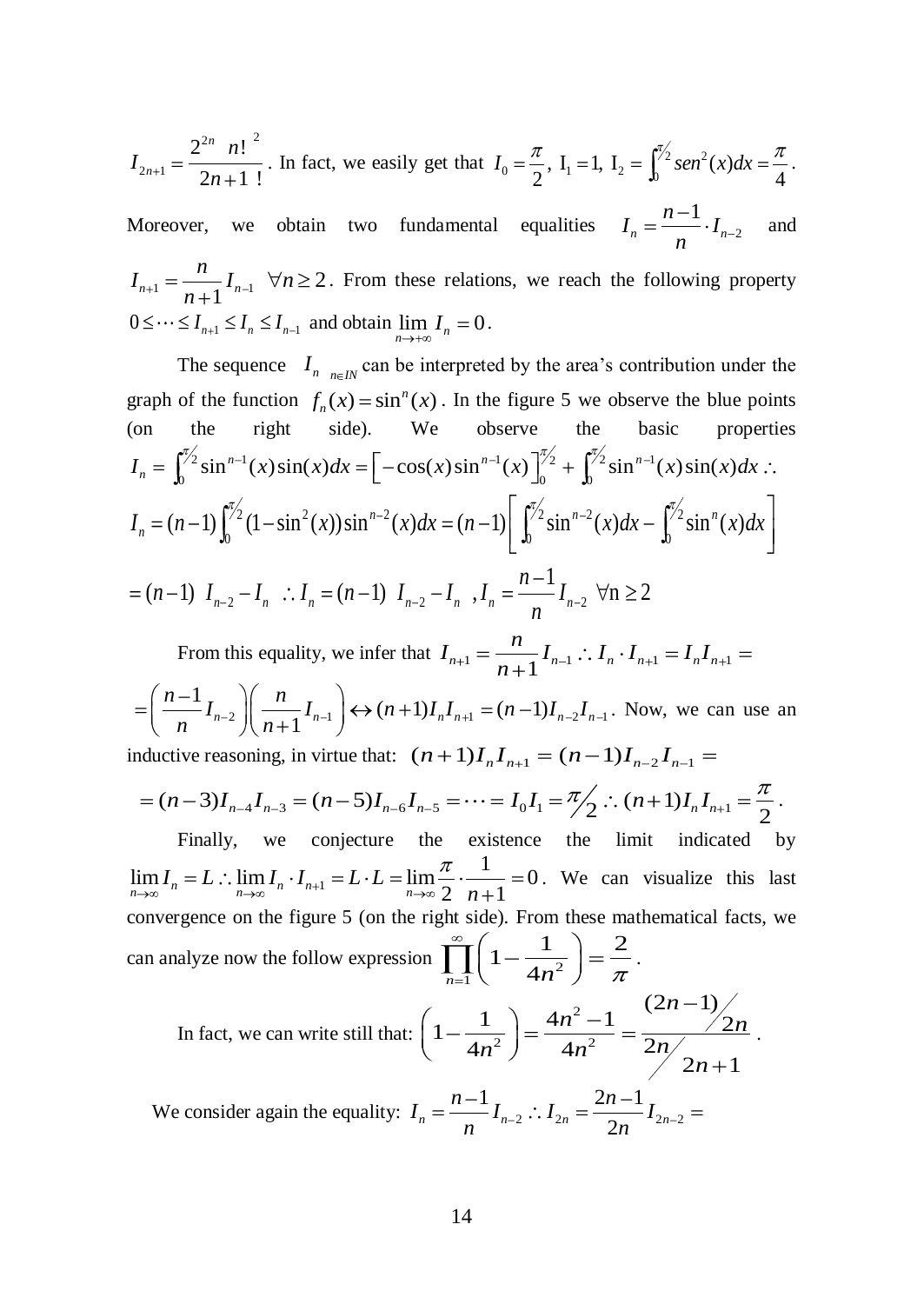$$
=\frac{2n-1}{2n}\frac{2n-3}{2n-2}I_{2n-4}=\frac{2n-1}{2n}\frac{2n-3}{2n-2}\frac{2n-5}{2n-4}I_{2n-6}=\frac{2n-1}{2n}\frac{2n-3}{2n-2}\frac{2n-5}{2n-4}\cdots\frac{3}{4}\frac{1}{2}I_{0}
$$
\n(2n) 1/7

From this result, we can use the equality  $I_{2n} = \frac{\sqrt{2n}}{2^{2n} (n!)^2}$  $(2n)!$  $n - 2^{2n} (n!)^2$  2  $I_{2n} = \frac{(2n)}{e^{2n}h}$ *n* like we have mentioned.

By a equivalent argument, we reach that 2n  $n^2$  $2n+1$  $2^{2n} n!$  $2n + 1$  ! *n n n I n* . But, we obtain the  $\frac{1!}{(2n)!}$ 

behavior of the two quotients 
$$
\frac{I_{2n}}{I_{2n-2}} = \frac{\frac{(2n)!}{2^{2n}(n!)^2} \frac{\pi}{2}}{\frac{(2n-2)!}{2^{2n-2}((n-1)!)^2} \frac{\pi}{2}} = \frac{(2n-1)}{2n},
$$

 $2n+1$  $2n-1$ 2  $2n + 1$ *n n*  $I_{2n+1}$  2*n*  $I_{2n-1}$  2*n* . Finally, we take the limit of this last expression, and obtain:  $\prod_{n=1}^{\infty}$   $\binom{4n^2}{n}$   $\prod_{n=1}^{\infty}$  $(2n-1)$  $\left(1-\frac{1}{4n^2}\right) = \prod_{n=1}^{N} \frac{2n}{2n} \frac{2n}{2n+1}$  $\frac{N}{N}$  (1)  $\frac{N}{N}$  $\prod_{n=1}^{\mathbf{n}}$   $\binom{n^2}{n^2}$   $\prod_{n=1}^{\mathbf{n}}$ *n n*  $n^2$   $\int_{ }^{ }$   $\prod_{n=1}$   $2n$ *n*  $\frac{I_{2N-2}}{I} \frac{I_{2N-2}}{I} \frac{I_{2N-4}}{I} \frac{I_2}{I} \frac{I_{2N}}{I} \frac{1}{I} \frac{1}{I} \frac{1}{I} \frac{I_2}{I} \frac{I_2}{I}$  $\frac{I_{2N}}{I_{2N-2}} \cdot \frac{I_{2N-2}}{I_{2N-4}} \cdot \frac{I_{2N-4}}{I_{2N-6}} \cdot \frac{I_2}{I_0} = \frac{I_{2N}}{1} \cdot \frac{1}{1} \cdot \frac{1}{1} \cdot \frac{1}{1} \cdot \frac{1}{1} \cdot \frac{I_{2N}}{I_0} = \frac{I_{2N}}{1} \cdot \frac{1}{1} \cdot \frac{1}{1} \cdot \frac{1}{1} \cdot \frac{1}{1} \cdot \frac{I_2}{I_1} = \frac{2}{I_2} \cdot \frac{I_2}{I_2}$  $\frac{2N-2}{L_{2N+1}} \cdot \frac{I_{2N-4}}{I_{2N-1}} \cdot \frac{I_{2N-6}}{I_{2N-3}} \cdots \frac{I_0}{I_3} = \frac{1}{I_{2N+1}} \cdot \frac{1}{1} \cdot \frac{1}{1} \cdot \frac{1}{1} \cdots \frac{I_0}{1} = \frac{1}{I_{2N+1}} \cdot \frac{1}{1} \cdot \frac{1}{1} \cdot \frac{1}{1} \cdots \frac{1}{1} = \frac{2}{\pi} \frac{I_{2N}}{I_{2N+2}}$ 1  $\frac{1}{1}$   $\frac{1}{1}$   $\frac{1}{1}$   $\frac{1}{1}$   $\frac{1}{1}$   $\frac{1}{1}$   $\frac{1}{1}$   $\frac{1}{1}$   $\frac{1}{1}$  $\frac{2N}{1} \cdot \frac{1}{1} \cdot \frac{1}{1} \cdot \frac{1}{1} \cdot \cdots \frac{1}{1} = \frac{I_{2N}}{I_{2N1}} \cdot \frac{1}{1} \cdot \frac{1}{1} \cdot \frac{1}{1} \cdot \cdots \frac{1}{1} = \frac{2}{\pi}$  $\frac{1}{1}$   $\frac{1}{1}$   $\frac{1}{1}$   $\frac{1}{1}$   $\frac{1}{1}$   $\frac{1}{1}$   $\frac{1}{1}$   $\frac{1}{1}$   $\frac{1}{1}$   $\frac{1}{1}$   $\frac{1}{1}$   $\frac{1}{1}$   $\frac{1}{1}$   $\frac{1}{1}$   $\frac{1}{1}$   $\frac{1}{1}$   $\frac{1}{1}$   $\frac{1}{1}$   $\frac{1}{1}$   $\frac{1}{1}$   $\frac{1}{1}$   $\frac{1}{1}$   $\frac{\frac{2N}{1}}{1} \cdot \frac{\frac{1}{1}}{1} \cdot \frac{\frac{1}{1}}{1} \cdot \frac{\frac{1}{1}}{1} \cdot \frac{\frac{1}{1}}{1} \cdot \frac{\frac{1}{1}}{1} \cdot \frac{\frac{1}{1}}{1} \cdot \frac{\frac{1}{1}}{1} \cdot \frac{\frac{1}{1}}{1} \cdot \frac{\frac{1}{1}}{1} \cdot \frac{\frac{1}{1}}{1} \cdot \frac{\frac{1}{1}}{1} \cdot \frac{\frac{1}{1}}{1} \cdot \frac{\frac{1}{1}}{1} \cdot \frac{\frac{1}{1}}{1} \cdot \frac{\frac{1}{1}}$ *N*  $I_{2N-2}$   $I_{2N-4}$   $I_{2}$   $I_{2}$   $I_{2N}$   $I_{2N}$   $I_{2N}$   $I_{2N}$   $I_{2N}$   $I_{2N}$   $I_{2N}$   $I_{2N}$  $\frac{I_{2N-2}}{I_{2N-4}}$ ,  $\frac{I_{2N-4}}{I_{2N-6}}$ ,  $\frac{I_2}{I_0}$   $\frac{I_{2N}}{I_1}$ ,  $\frac{1}{1}$ ,  $\frac{1}{1}$ ,  $\frac{1}{1}$ ,  $\frac{1}{1}$ ,  $\frac{I_{2N}}{I_0}$ ,  $\frac{1}{1}$ ,  $\frac{1}{1}$ ,  $\frac{1}{1}$ ,  $\frac{1}{1}$ ,  $\frac{1}{1}$ ,  $\frac{1}{1}$ ,  $\frac{1}{1}$ ,  $\frac{1}{1}$  $\frac{N-2}{N+1} \cdot \frac{I_{2N-4}}{I_{2N-1}} \cdot \frac{I_{2N-6}}{I_{2N-3}} \cdots \frac{I_0}{I_3} = \frac{1}{I_{2N+1}} \cdot \frac{1}{1} \cdot \frac{1}{1} \cdot \frac{1}{1} \cdots \frac{I_0}{I_2} = \frac{1}{I_{2N+1}} \cdot \frac{1}{1} \cdot \frac{1}{1} \cdot \frac{1}{1} \cdots \frac{I_2}{I_2} = \frac{2}{\pi} \frac{I_2}{I_{2N+1}}$  $\left(1-\frac{1}{4n^2}\right) = \prod_{n=1}^{\infty} \frac{1}{2n}$ <br> $\frac{I_{2N}}{I_{2N-2}} = \frac{I_{2N-4}}{I_{2N-4}} = \frac{I_{2N-4}}{I_{2N-4}}$  $I_{2N}$   $I_{1}$   $I_{1}$   $I_{1}$   $I_{1}$   $I_{2}$   $I_{2}$  $I_{2N}$   $I_{2N-2}$   $I_{2N-4}$   $I_{2N-4}$   $I_{2}$   $I_{2N}$   $I_{2N}$   $I_{2N}$   $I_{2N}$   $I_{2N-2}$   $I_{2N-4}$   $I_{2N-6}$   $I_{0}$   $I_{0}$   $I_{1}$   $I_{1}$   $I_{1}$   $I_{1}$   $I_{1}$   $I_{1}$   $I_{1}$   $I_{1}$   $I_{1}$   $I_{1}$   $I_{1}$   $I_{1}$   $I_{1}$   $I_{1}$   $I$  $\frac{I_{2N}}{I_{2N-2}}$ ,  $\frac{I_{2N-2}}{I_{2N-4}}$ ,  $\frac{I_{2N-4}}{I_{2N-5}}$ ,  $\frac{I_{2}}{I_{3}}$   $\frac{I_{2N}}{I_{3}}$ ,  $\frac{I_{2N}}{I_{3}}$ ,  $\frac{1}{I_{2N+1}}$ ,  $\frac{1}{1}$ ,  $\frac{1}{1}$ ,  $\frac{1}{1}$ ,  $\frac{1}{1}$ ,  $\frac{1}{1}$ ,  $\frac{1}{1}$ ,  $\frac{1}{1}$ ,  $\frac{1}{1}$ ,  $\frac{$  $\frac{I_{2N}}{I_{2N-1}}$ .  $\frac{I_{2N-2}}{I_{2N-1}}$ .  $\frac{I_{2N-4}}{I_{2N-3}}$   $\frac{I_{2N-6}}{I_{2N-3}}$ .  $\frac{I_{2N}}{I_{3}} = \frac{I_{2N}}{I_{2N+1}}$ .  $\frac{I_{1}}{1}$   $\frac{I_{1}}{1}$   $\frac{I_{2}}{1}$   $\cdots$   $\frac{I_{2N-1}}{I_{2N-1}}$   $\frac{I_{2N-3}}{I_{2N-5}}$   $\frac{I_{3}}{I_{1}} = \$ 

$$
\frac{I_{2N+1}}{I_{2N-1}} \frac{I_{2N-1}}{I_{2N-3}} \frac{I_{2N-3}}{I_{2N-5}} \frac{I_3}{I_1} \frac{I_{2N+1}}{1} \frac{1}{1} \frac{1}{1} \frac{1}{1} \frac{1}{1} \frac{1}{I_1} \frac{I_{2N+1}}{1} \frac{1}{1} \frac{1}{1} \frac{1}{1} \frac{1}{1} \frac{1}{1} \frac{1}{1} \frac{1}{1} \frac{1}{1} \frac{1}{1} \frac{1}{1} \frac{1}{1} \frac{1}{1} \frac{1}{1} \frac{1}{1} \frac{1}{1} \frac{1}{1} \frac{1}{1} \frac{1}{1} \frac{1}{1} \frac{1}{1} \frac{1}{1} \frac{1}{1} \frac{1}{1} \frac{1}{1} \frac{1}{1} \frac{1}{1} \frac{1}{1} \frac{1}{1} \frac{1}{1} \frac{1}{1} \frac{1}{1} \frac{1}{1} \frac{1}{1} \frac{1}{1} \frac{1}{1} \frac{1}{1} \frac{1}{1} \frac{1}{1} \frac{1}{1} \frac{1}{1} \frac{1}{1} \frac{1}{1} \frac{1}{1} \frac{1}{1} \frac{1}{1} \frac{1}{1} \frac{1}{1} \frac{1}{1} \frac{1}{1} \frac{1}{1} \frac{1}{1} \frac{1}{1} \frac{1}{1} \frac{1}{1} \frac{1}{1} \frac{1}{1} \frac{1}{1} \frac{1}{1} \frac{1}{1} \frac{1}{1} \frac{1}{1} \frac{1}{1} \frac{1}{1} \frac{1}{1} \frac{1}{1} \frac{1}{1} \frac{1}{1} \frac{1}{1} \frac{1}{1} \frac{1}{1} \frac{1}{1} \frac{1}{1} \frac{1}{1} \frac{1}{1} \frac{1}{1} \frac{1}{1} \frac{1}{1} \frac{1}{1} \frac{1}{1} \frac{1}{1} \frac{1}{1} \frac{1}{1} \frac{1}{1} \frac{1}{1} \frac{1}{1} \frac{1}{1} \frac{1}{1} \frac{1}{1} \frac{1}{1} \frac{1}{1} \frac
$$

This expression has a profound meaning!

In the figure 5, we show certain elements that we have indicated. First, on the left side, we can observe that  $\frac{12}{1}$  $2N + 1$  $\frac{N}{\sim}$   $\rightarrow$  1 *N I I* from the behavior of the green points.

Furthermore, we still see the red points which represent the terms of the infinite product. On the right side, we can conjecture the numerical and geometric behavior corresponding to areas´ contributions. We still see some points defined by command **Integral [f, 0, a]**. On the top of the figure 5, we indicate some basic commands that make possible the visual analysis of the area's contribution, under the graph  $f_n(x) = \text{sen}^n(x)$ . We perceive that these area's contributions are decreasing.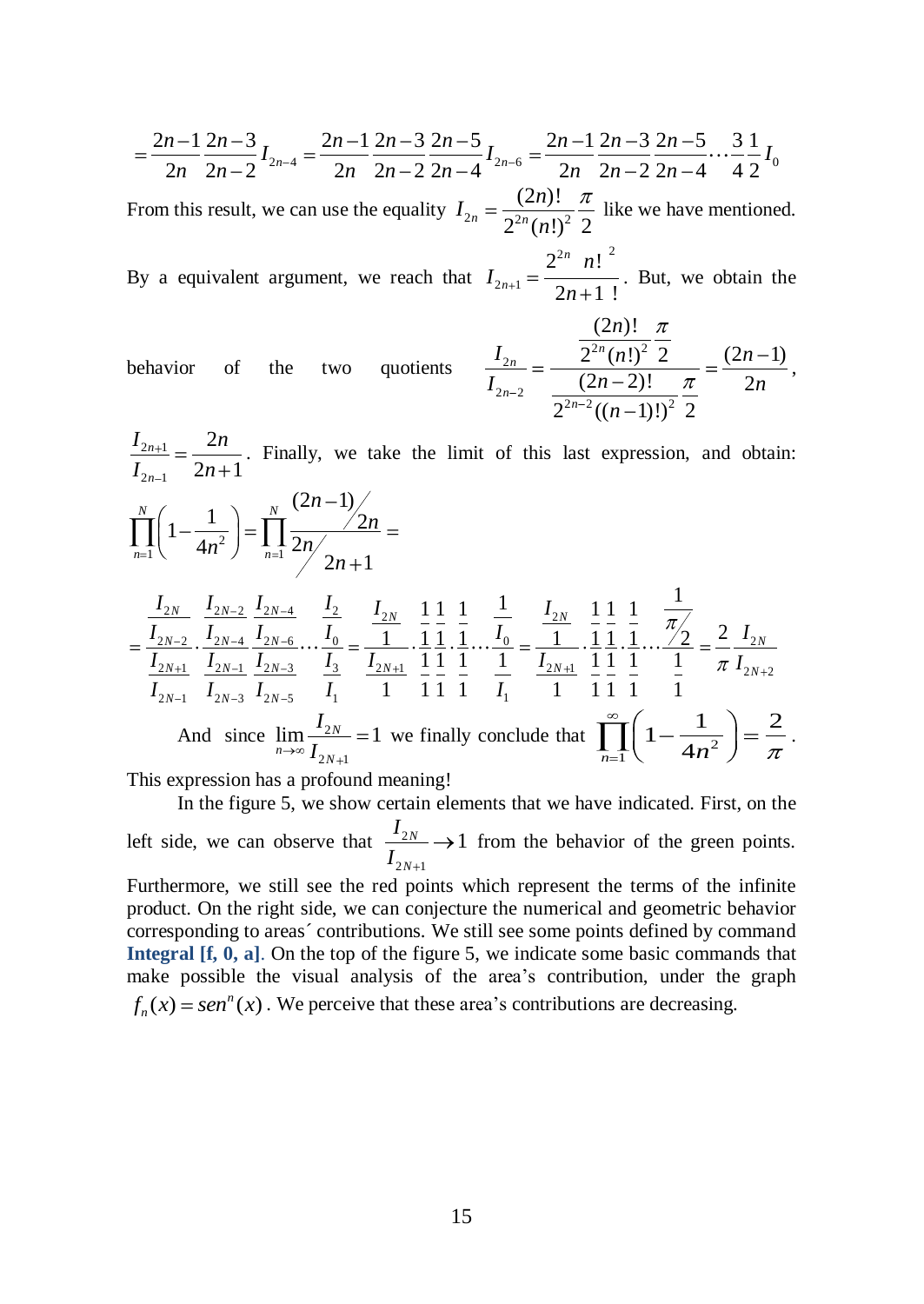

**Figure 5.** Visualization of the Wallis' product and the corresponding integral

From the some History Mathematics´ books, we know the emblematic expression  $\frac{\pi}{2} = \frac{2}{2} \cdot \frac{2}{2} \cdot \frac{4}{2} \cdot \frac{4}{2} \cdot \frac{6}{2} \cdot \frac{6}{2}$  $\frac{\pi}{2} = \frac{2}{1} \cdot \frac{3}{3} \cdot \frac{1}{3} \cdot \frac{3}{5} \cdot \frac{5}{5} \cdot \frac{5}{7} \cdots$  (John Wallis – 1616/1703). We have written 2 as a product of little fractions and  $\frac{2}{x}$  as an infinite product. We have to pay attention here. In fact, we could write that:  $2.2.4.4.6.6$  $\overline{2} = \overline{1 \cdot 3 \cdot 3 \cdot 5 \cdot 5 \cdot 7 \cdot 7}$ . In this particular manner, we could think in a terrible idea related to cancel the odds below by their doubles above. In this way, we still write:  $\frac{\pi}{2}$  = 2.2.4.2.2.8.8.2.2 which represents an absurd, en virtue the scenario that we have commented in the previous figure. Formally, we define the Wallis' fractions by the form Formally, we define the<br>  $2 \cdot 2 \cdot 4 \cdot 4 \cdot 6 \cdot 6 \cdot 2k \cdot 2$  $X_k = \frac{2}{1} \cdot \frac{2}{3} \cdot \frac{4}{3} \cdot \frac{4}{5} \cdot \frac{6}{5} \cdot \frac{6}{7} \cdots \frac{2k}{2k-1} \cdot \frac{2k}{2k+1}$ Formally, we define the<br>  $W_k = \frac{2}{4} \cdot \frac{2}{3} \cdot \frac{4}{3} \cdot \frac{4}{5} \cdot \frac{6}{5} \cdot \dots \cdot \frac{2k}{2!} \cdot \frac{2k}{3!}$  $\frac{2k}{k-1} \cdot \frac{2}{2k}$ .

We now have another way of expressing the previous property by the following relation lim

 $\lim_{k\to\infty}W_k=\frac{\pi}{2}.$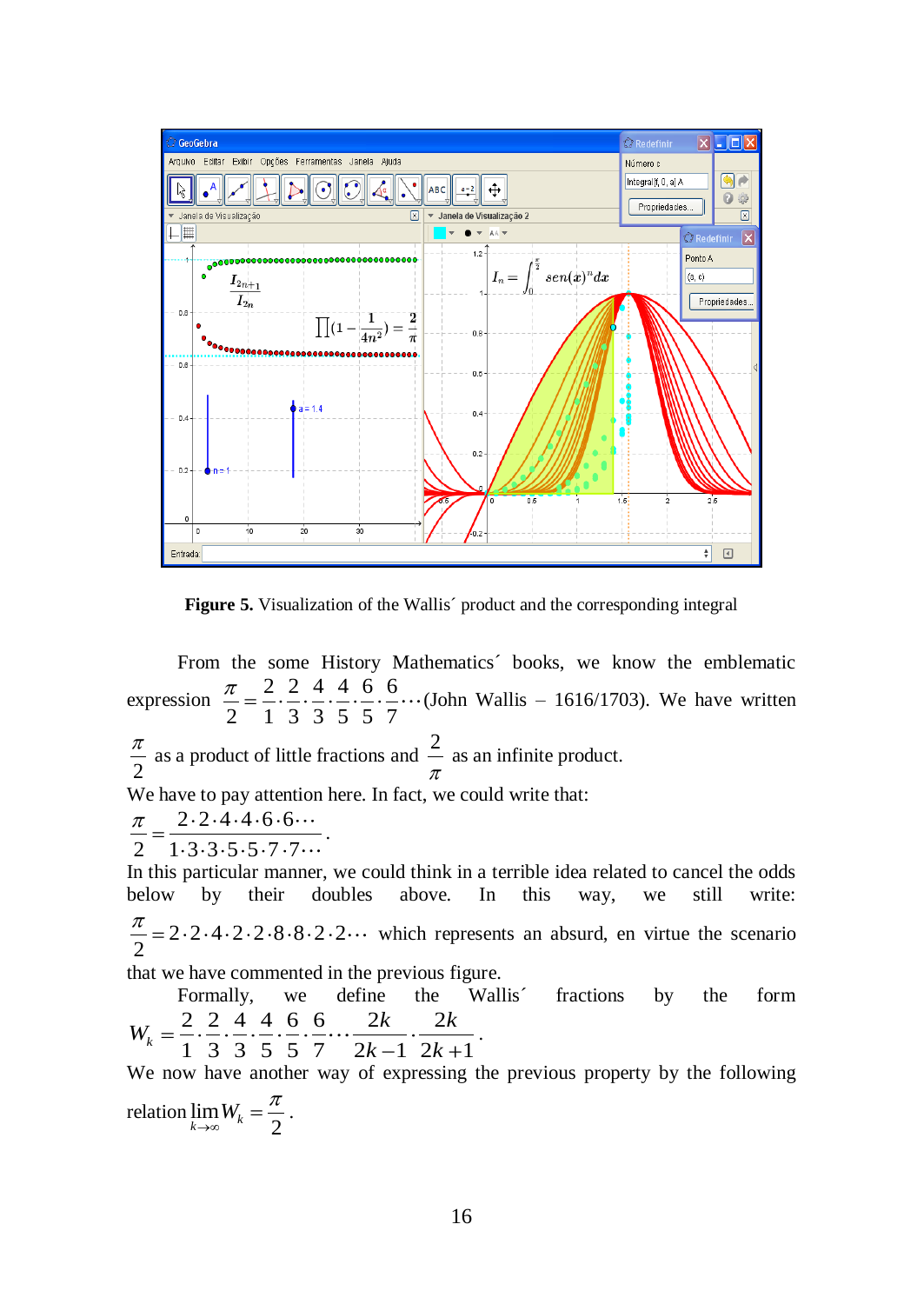We will conclude with some interesting example. In fact, we observe a complex manner for to describe the natural number  $2 = \prod_{n=1}^{\infty} 1 + 1/2^{-2}$ 0  $2 = \prod_{1}^{\infty} 1 + 1/2^{2^n}$ *n* and a rational number  $\frac{1}{3} = \prod_{n=2}^{\infty} \left(1 + \frac{2n+1}{(n^2-1)(n+1)^2}\right)$  $\frac{4}{2} = \prod_{1}^{\infty} \left( 1 + \frac{2n+1}{2} \right)$  $\frac{1}{3} = \prod_{n=2}^{n} \left( 1 + \frac{2n+1}{(n^2-1)(n+1)} \right)$ *n*  $\frac{2n+1}{n^2-1(n+1)^2}$ . Easily, we observe that  $\frac{1}{2^2}$  $1 \t1$  $2^{2^n}$ <sup>-1</sup>  $2^n$ and since 2  $1/2$ <sup>n</sup> *n* we obtain that  $\sum 1/2^2$ 2  $1/2^{2^n}$ *n* . Finally, en virtue the theorem 1, we conclude that  $\prod_{n=1}^{\infty} 1 + 1/2^{-2}$ 0  $1 + 1/2^{2^n}$ *n* converge, however, how to find its exact value? We can obtain an answer from analytical point of view. In fact, we write  $p_k = \prod_{k=1}^{k} 1 + 1/2^{-2}$ 0  $\prod_{1}^{k} 1 + 1/2^{2^{n}}$ *k n*  $p_k = \prod_{} 1 + 1/2$  and we consider the following expression  $\begin{pmatrix} 2^n \\ 2^n \end{pmatrix}$   $\begin{pmatrix} 1 \\ 2^{k+1} \end{pmatrix}$   $\begin{pmatrix} k+1 \\ k \end{pmatrix}$   $\begin{pmatrix} 1 \\ 2 \end{pmatrix}$  $\mathbf{1}_{1} = \prod_{k=1}^{k} \left(1 + \left(\frac{1}{2}\right)^{2}\right) \left(1 + \left(\frac{1}{2}\right)^{2}\right) = \prod_{k=1}^{k+1} \left(1 + \left(\frac{1}{2}\right)^{2}\right) = p_{k+1}$  $\begin{bmatrix} 1 + \left(\frac{1}{2}\right) \\ 0 \end{bmatrix}$   $\begin{bmatrix} 1 + \left(\frac{1}{2}\right) \\ 1 \end{bmatrix}$   $= \prod_{n=0}$ the  $p_k = \prod_{n=0}^{k} 1 + 1/2$  and we<br>  $1 + \left(\frac{1}{2}\right)^{2^n} \left| 1 + \left(\frac{1}{2}\right)^{2^{k+1}} \right| = \prod_{k=0}^{k+1} 1 + \left(\frac{1}{2}\right)^{2^{k+1}}$  $\prod_{n=0}^{k} \left(1 + \left(\frac{1}{2}\right)^{2^n}\right) \left(1 + \left(\frac{1}{2}\right)^{2^{k+1}}\right) = \prod_{n=0}^{k+1} \left(1 + \left(\frac{1}{2}\right)^{2^n}\right)$  $\mu_k \cdot u_{k+1} = \prod_{k=1}^k \left(1 + \left(\frac{1}{2}\right)^2\right) \left(1 + \left(\frac{1}{2}\right)^2\right) = \prod_{k=1}^{k+1} \left(1 + \left(\frac{1}{2}\right)^2\right) = p_k$  $\prod_{n=0}$   $\left(1+\left(\frac{1}{2}\right)^n\right)\left(1+\left(\frac{1}{2}\right)^n\right)=\prod_{n=0}$  $p_k \cdot u_{k+1} = \prod_{k=0}^{k} \left(1 + \left(\frac{1}{2}\right)^{2^n} \right) \left(1 + \left(\frac{1}{2}\right)^{2^{k+1}}\right) = \prod_{k=0}^{k+1} \left(1 + \left(\frac{1}{2}\right)^{2^n} \right) = p_{k+1}.$ 

We can conclude that

We can conclude that  
\n
$$
\prod_{n=0}^{\infty} 1 + 1/2^{2^n} = \lim_{k \to +\infty} \prod_{n=0}^{k} 1 + 1/2^{2^n} = \lim_{k \to +\infty} p_k = 2.
$$

In second case, we observe in the figure 6 that  $\sum_{n=2}^{\infty} \frac{2n+1}{(n^2-1)(n+1)^2} < \sum_{n=2}^{\infty} \frac{3n^2}{n^2}$  $2n+1$   $\sum_{k=1}^{k} 3$  $\frac{1}{(n^2-1)(n+1)}$  $\frac{k}{m+1}$   $\frac{k}{k}$  $\sum_{n=2}^{\infty} (n^2-1)(n+1)^2$   $\sum_{n=1}^{\infty}$ *n*  $\frac{2n+1}{n^2-1(n+1)^2} < \sum_{n=2}^{\infty} \frac{3}{n^2}.$ So, by the theorem 1, we will compare with the corresponding infinite products. Finally, we can state that  $\prod_{n=2}^{\infty} \left(1 + \frac{2n+1}{(n^2-1)(n+1)^2}\right)$  $1 + \frac{2n+1}{2}$  $\prod_{n=2}$   $\left( 1+\frac{n^2-1}{(n^2-1)(n+1)}\right)$ *n*  $\left(n^2-1(n+1)^2\right)$  converge, although we do not know its numerical value. In the figure 6 we indicate  $y = 4/3$  and the numerical values of the partial product do not cross this straight.

values of the partial product do not cross this straight.  
\nOn the other hand, we find that: 
$$
\prod_{n=2}^{\infty} \left( 1 + \frac{2n+1}{(n^2-1)(n+1)^2} \right) = \prod_{n=2}^{\infty} \left( \frac{n^3(n+2)}{(n-1)(n+1)^3} \right)
$$
\nand  $p_{m+1} = \prod_{n=2}^{m+1} \left( \frac{n^3(n+2)}{(n-1)(n+1)^3} \right)$ . Finally, we analyze\n
$$
p_{m+1} = \frac{2^3(2+2)}{(2-1)(2+1)^3} \cdot \frac{3(3+2)}{(3-1)(3+1)^3} \cdot \frac{2^3(2+2)}{(2-1)(2+1)^3} \cdots
$$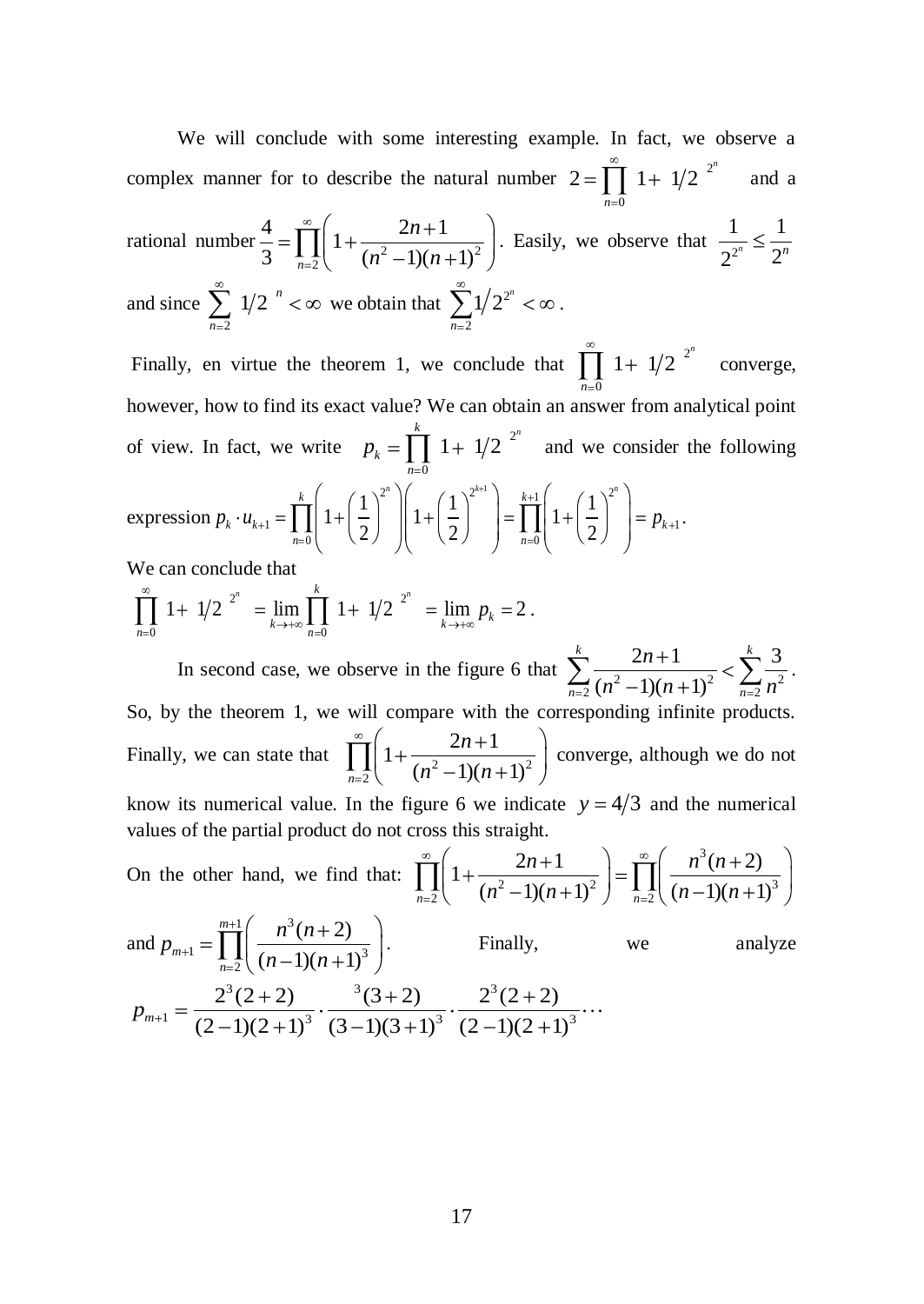$3(m+2)$   $(m+1)^3$  $\frac{(m+1)(m+1+2)}{(m+1-1)(m+1+1)^3}$  $\frac{(m+2)}{(m+1)^3(m+1+2)}$  $\frac{m^3(m+2)}{(m-1)(m+1)^3} \cdot \frac{(m+1)^3(m+1+2)}{(m+1-1)(m+1+1)}$  $m^3(m+2)$ .  $(m+1)^3(m)$  $\frac{m^3(m+2)}{m-1(m+1)^3} \cdot \frac{(m+1)^3(m+1)}{(m+1-1)(m+1)}$ . We can find a way to simplify this long expression. After some simplifications, we still get that sion.<br><sup>3</sup> + 6*m*<sup>2</sup> expression. After some simplific:<br>  $1 = \frac{4}{3} \cdot \left( \frac{m^3 + 6m^2 + 11m + 6}{m^3 + 6m^2 + 12m + 8} \right) \longrightarrow \frac{4}{3} \cdot 1 = \frac{4}{3}$  $rac{4}{3}$  $\cdot \left( \frac{m^3 + 6m^2 + 11m + 6}{m^3 + 6m^2 + 12m + 8} \right) \rightarrow \frac{4}{3} \cdot 1 = \frac{4}{3}$ ong expression. After<br>  $p_{m+1} = \frac{4}{2} \cdot \left( \frac{m^3 + 6m^2 + 11m}{m^3 + 6m^2 + 12m^2} \right)$  $m^3 + 6m^2 + 11m$ <br> $m^3 + 6m^2 + 12m$ in according to the figure 6.

Therefore, we can infer now that its numerical value is  $\frac{4}{7}$  $\frac{2}{3}$ .



**Figure 6.** Visual example of application of theorem 1 with the Geogebra

#### **Final remarks**

In this work we discussed some properties related to the infinite products and infinite series. We evidenced several properties (and theorems) on the graphicalgeometric frame. In the specific approach, we showed some examples that promote the visualization and the perceptual meaning of the complex concepts, among them, the notion of convergence.

Indeed, throughout the text we brought some examples of classical theorems (BOTTAZZINI, 1986; SHAKARCHI, 2000; TAUVEL, 2006) with strong intuitive appeal, in the condition that we explore the current technology. We still remember that certain formal arguments hinder the historical evolution (EDWARDS, 1979) of the intuition and the tacit reasoning.

We still must observe that the theorems and examples discussed here are not unprecedented, however, are reinterpreted with the support of technology (ALVES,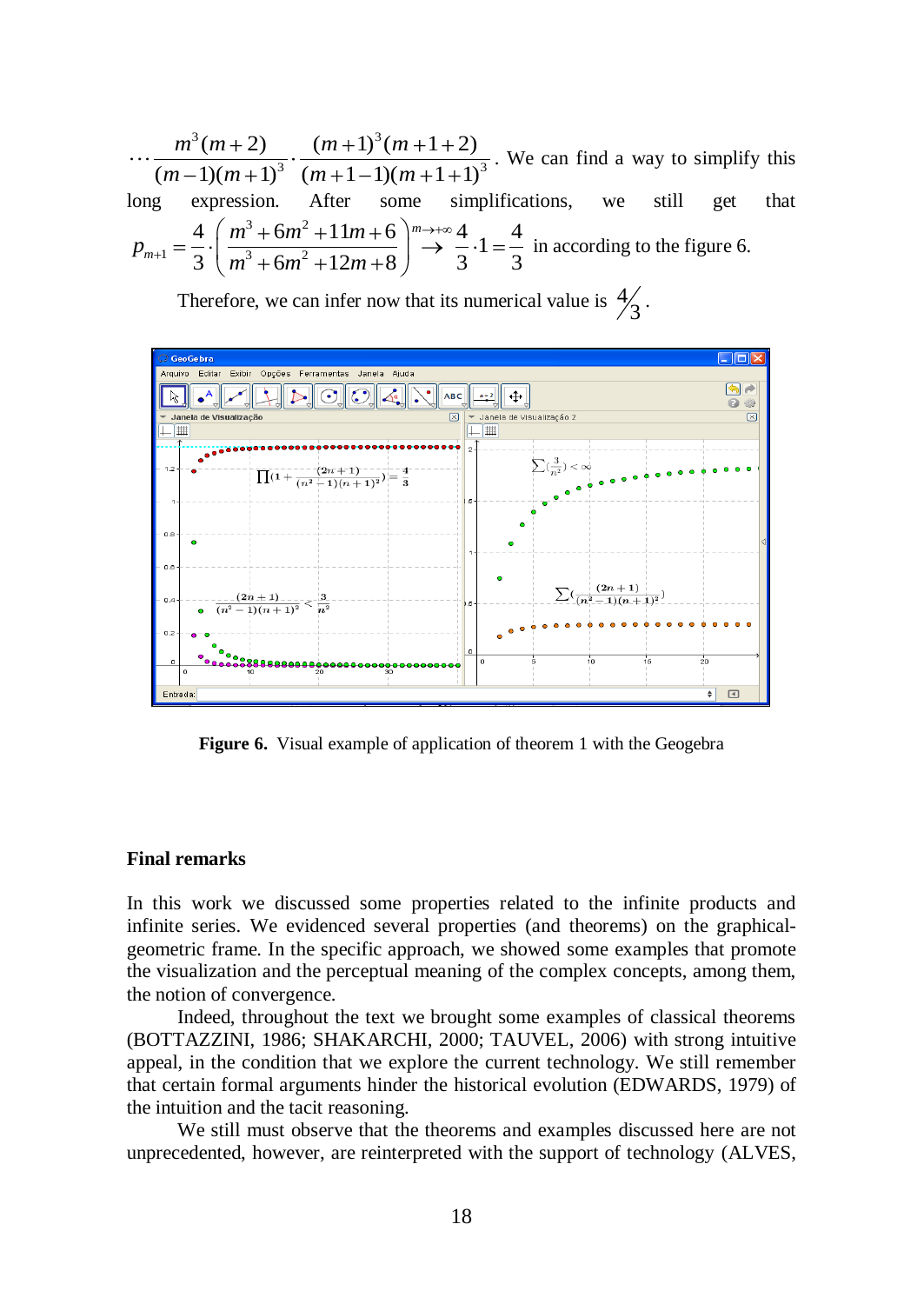2014). Indeed, on several occasions, we realized the conceptual link between the series and infinite products, from the visual and perceptual point of view (see figures 1, 3, 4 and 5).



Figure 7. Visual proof of the formal properties related to the infinite products

We conclude by recording the attitude of some mathematicians that stimulated in yours academic students the imaginative ability to see theorems and formal properties (KLINE, 1953; RUSSEL, 1956). To see for example that 1 1 1 *p*  $\prod_{n=1}^{\mathbf{n}}$   $\binom{n}{n}$ converge if, only if  $p > 1$ . And diverge in the case  $0 < p \le 1$ . We indicate and "see" easily this formal property in the figure 7 with Dynamic System Geogebra.

## **References**

- **[Alv14]** Alves, F. R. V. (2014). Visualizing with dynamic system Geogebra: the Fundamental Theorem of Algebra - TFA and its applications. *GGIJRO - Geogebra International Journal of Romania*, p. 39-50. Available in: <http://ggijro1.files.wordpress.com/2014/01/art48.pdf>
- **[Alv13]** Alves, F. R. V. Visualizing in Polar Coordinates with Geogebra. *GGIJRO - Geogebra International Journal of Romania*. 2013, p. 21-30. Disponível em: <http://ggijro.wordpress.com/issues/vol-3-no-1/>